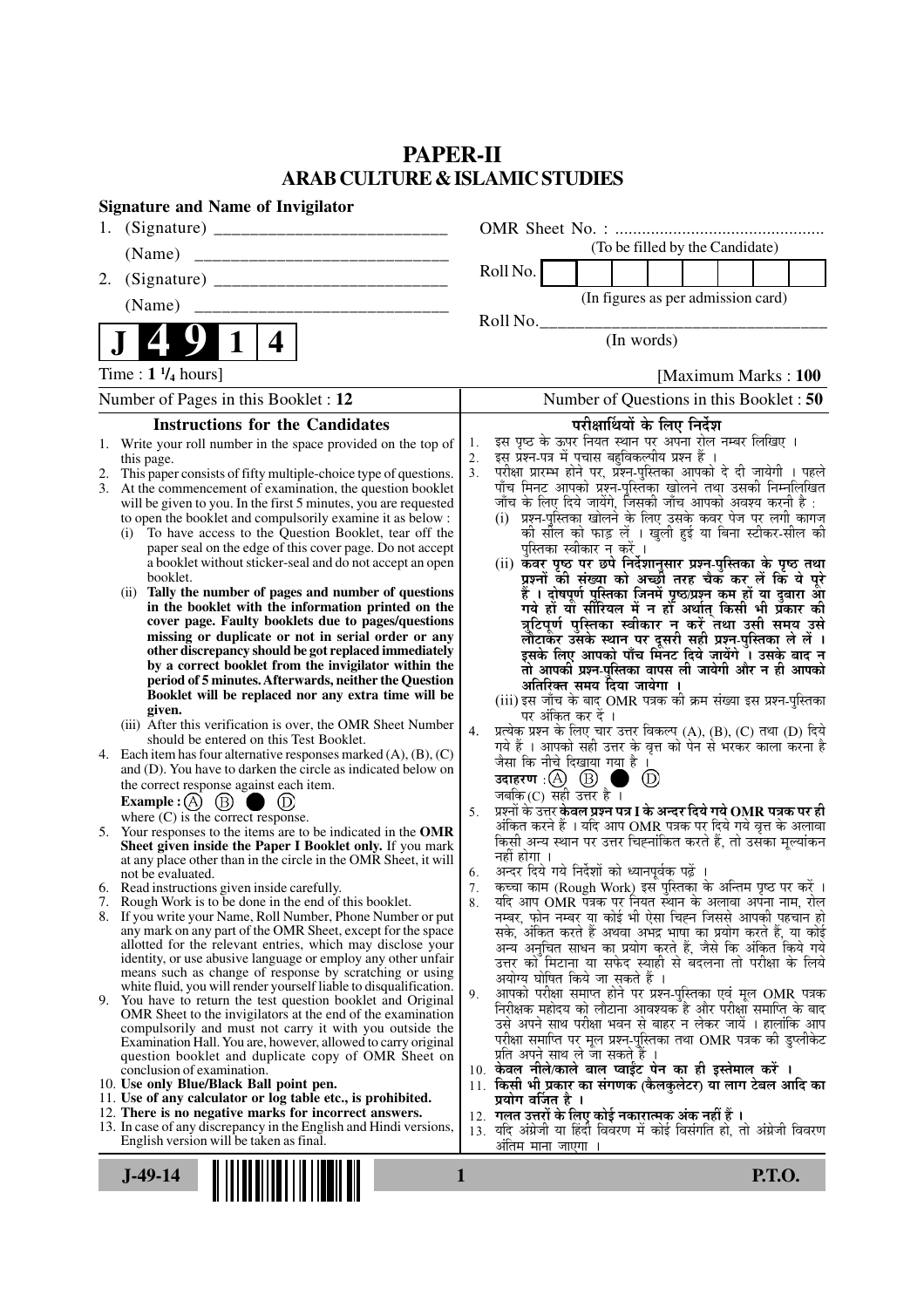# **ARAB CULTURE & ISLAMIC STUDIES**

## **Paper – II**

- **Note :** This paper contains **fifty (50)** objective type questions of **two (2)** marks each. **All** questions are compulsory.
- **1.** Ghumdan of the first century after Christ, is ascribed as
	- (A) The River
	- (B) The Mountain
	- (C) The Land of Castles
	- (D) The Desert
- **2.** The city of Mā'rib was located in
	- (A) Egypt
	- (B) Syria
	- (C) Iraq
	- (D) Yemen
- **3.** The attack of Abrahah on the city of Mecca is mentioned in the Quranic chapter ?
	- $(A) 24$
	- (B) 105
	- (C) 34
	- (D) 44
- **4.** The famous desert 'Al-Rab'al-Khāli' is located in
	- (A) North of Arabia
	- (B) East of Arabia
	- (C) West of Arabia
	- (D) South of Arabia
- **5.** The Palmyrene civilization was an interesting blend of
	- (A) Greek, Arabian & Syrian elements
	- (B) Greek, Syrian & Iranian elements
	- (C) Greek, Syrian & Yemani element
	- (D) Greek, Syrian & Indian elements
- **Paper-II 2 J-49-14**
- **6.** The battle of Jamal was fought between
	- (A) Bibi Ayshah & Hazrat Ali
	- (B) Muawiyah & Hazrat Ali
	- (C) Hazrat Ali & Yazid
	- (D) Yazid & Al-Walid
- **7.** The first revelation was received by the Prophet on
	- (A) Shab-i-Qadr
	- (B) Shab-i-Mi'raj
	- (C) Shab-i-Barat
	- (D) Shab-i-Noor
- **8.** The battle of Badr was fought in the year
	- (A) 632
	- (B) 636
	- (C) 624
	- (D) 750
- **9.** The year of delegation is
	- $(A)$  9<sup>th</sup> A.H.
	- $(B)$   $8^{th}$  A.H.
	- $(C)$  7<sup>th</sup> A.H.
	- (D)  $6^{th}$  A.H.
- **10.** The Madinan Chapters mainly deal with the concept of
	- (A) Ibadat
	- (B) Mu'amalat
	- (C) Mankuhat
	- (D) Ibadat, Muamlat and Uqubat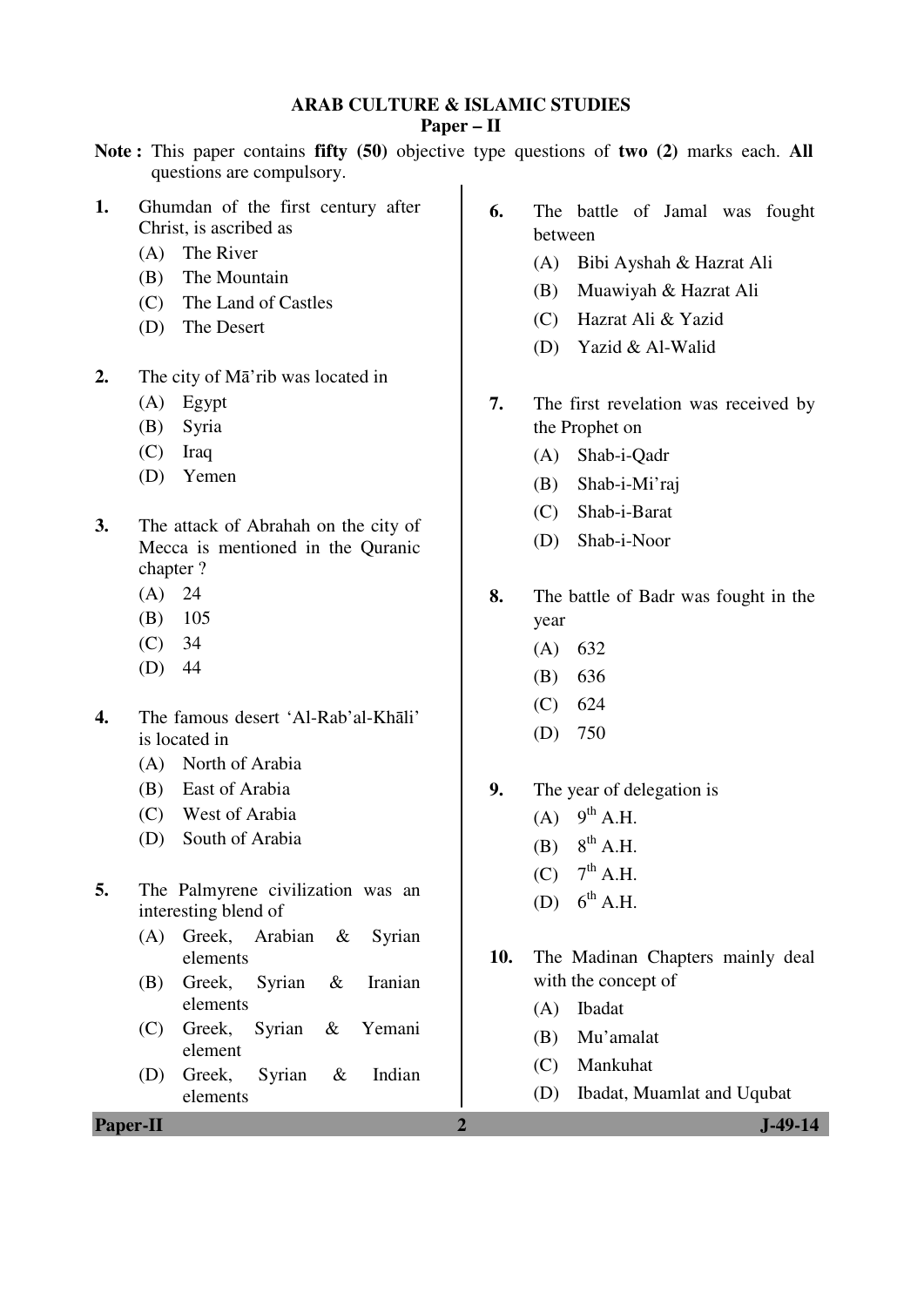# अरब संस्कृति और इस्लामी अध्ययन

## प्रश्नपत्र – II **नोट :** इस प्रश्नपत्र में **पचास (50**) बहु-विकल्पीय प्रश्न हैं । प्रत्येक प्रश्न के **दो (2**) अंक हैं । **सभी** प्रश्न अनिवार्य हैं ।

| 1. | ''गुमदान'' को पहली सदी ई. के पश्चात् क्या                                       | 6.  | ''जमल युद्ध'' किसके बीच लड़ा गया ?                 |
|----|---------------------------------------------------------------------------------|-----|----------------------------------------------------|
|    | कहा जाता था ?                                                                   |     | (A) हज़रत आईशा र. तथा हज़रत अली र.                 |
|    | (A) नदी                                                                         |     | हज़रत मुआविया तथा हज़रत अली र.<br>(B)              |
|    | (B)<br>पहाड़                                                                    |     | (C) हज़रत अली र. तथा यज़ीद                         |
|    | क़िलो की धरती<br>(C)                                                            |     | (D) यज़ीद तथा अल वलीद                              |
|    | रेगिस्तान<br>(D)                                                                |     |                                                    |
| 2. | ''मारिब'' नगर कहाँ स्थित है ?                                                   | 7.  | मुहम्मद स. पर पहली वही किस मौके पर<br>नाज़िल हुई ? |
|    | मिस्र<br>(A)                                                                    |     | (A) शब-ए-कदर                                       |
|    | सीरिया<br>(B)                                                                   |     | शब-ए-मेराज़<br>(B)                                 |
|    | (C)<br>इराक़                                                                    |     | (C)<br>शब-ए-बराअत                                  |
|    | (D)<br>यमन                                                                      |     | (D) शब-ए-नूर                                       |
|    |                                                                                 |     |                                                    |
| 3. | अबरहा द्वारा मक्कानगर पर आक्रमण का वर्णन<br>कुरआन की किस नम्बर की सूरह में है ? | 8.  | ''बदर युद्ध'' किस वर्ष लड़ा गया ?                  |
|    | (A) 24                                                                          |     | 632 AD<br>(A)                                      |
|    | (B)<br>105                                                                      |     | 636 AD<br>(B)                                      |
|    | (C)<br>34                                                                       |     | (C)<br>624 AD                                      |
|    | (D)<br>44                                                                       |     | 750 AD<br>(D)                                      |
| 4. | प्रसिद्ध रेगिस्तान "अलरुब अलखाली" कहाँ<br>स्थित है ?                            | 9.  | ''सनतुलवुफूद'' कहा जाता है :                       |
|    | (A) उत्तरी अरब                                                                  |     | $9th$ A.H.<br>(A)                                  |
|    | पूरबी अरब<br>(B)                                                                |     | $8th$ A.H.<br>(B)                                  |
|    | (C) पश्चिमी अरब                                                                 |     | $7th$ A.H.<br>(C)                                  |
|    | दक्षिणी अरब<br>(D)                                                              |     | $6^{\text{th}}$ A.H.<br>(D)                        |
| 5. | ''पालमेरियन संस्कृति'' किसका मिलाप थी ?                                         | 10. | मदनी सूरतों का विशेष विषय है:                      |
|    | यूनानी, अरबी तथा सीरियन<br>(A)                                                  |     | (A)<br>इबादात                                      |
|    | यूनानी, सीरियन तथा इरानी<br>(B)                                                 |     | (B)<br>मामलात                                      |
|    | यूनानी, सीरियन तथा यमानी<br>(C)                                                 |     | मनकूहात<br>(C)                                     |
|    | यूनानी, सीरियन तथा भारतीय<br>(D)                                                |     | (D)<br>इबादात, मामलात तथा उकूबात                   |
|    | $J-49-14$                                                                       | 3   | <b>Paper-II</b>                                    |
|    |                                                                                 |     |                                                    |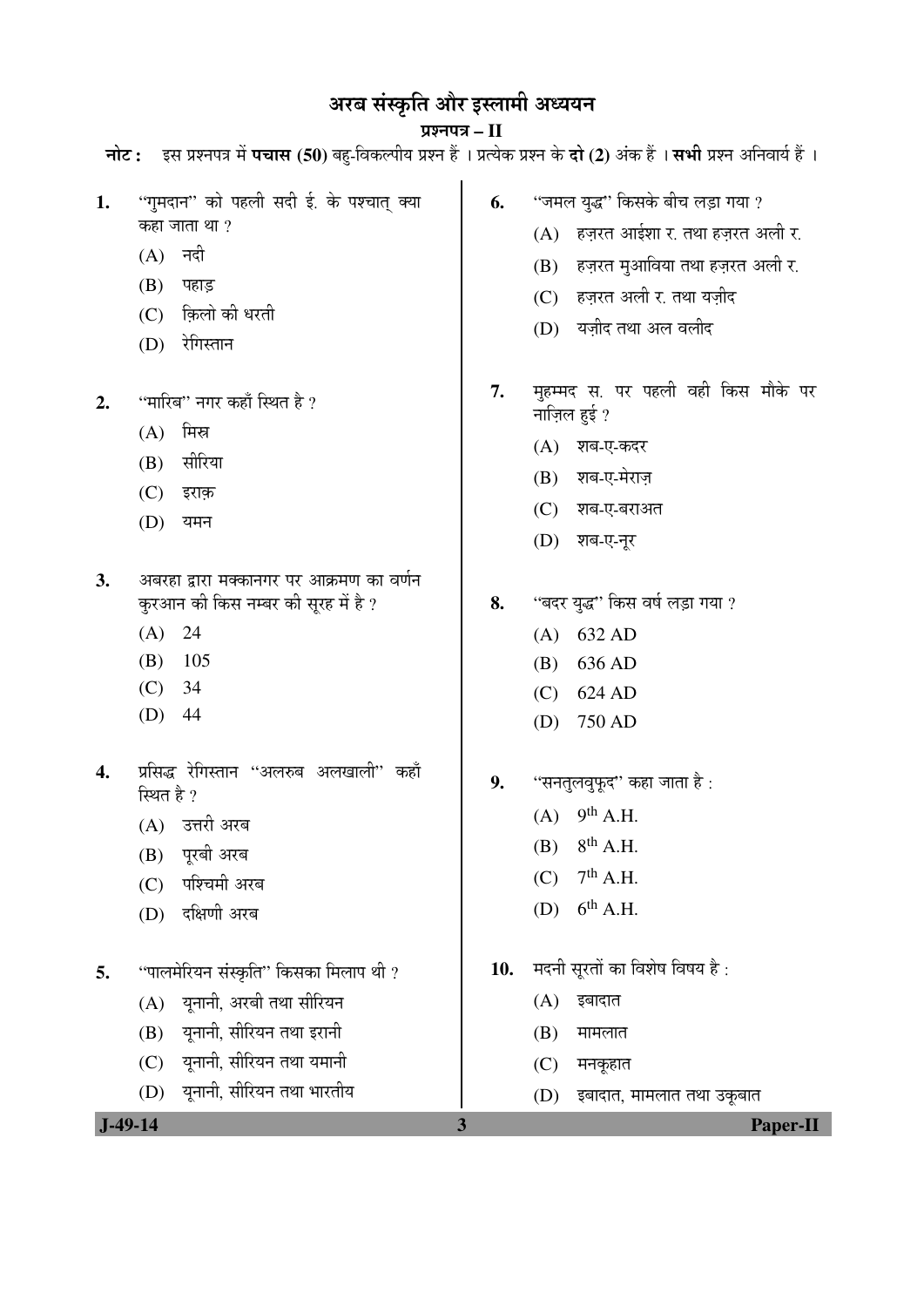- **11.** Ridda wars were fought during the Caliphate of
	- (A) Ali
	- (B) Uthman
	- (C) Umar
	- (D) Abu Bakr
- **12.** The battle of Yarmuk was fought in the year
	- (A) 636
	- (B) 646
	- (C) 656
	- (D) 667
- **13.** The task of the compilation of the Quran was assigned to
	- (A) Khalid bin Walid
	- (B) Hajjaj ibn Yousuf
	- (C) Zayd bin Thabit
- (D) Amr ibn al-A $\bar{s}$
- **14.** During Haj the stone-throwing ritual takes place at
	- (A) Muzdalfah
	- (B) Mecca
	- (C) Arafat
	- (D) Jamrat al-Aqabah
- **15.** 'Ahl i-Bayt' are the descendents of
	- (A) House of Prophet Muhammad
	- (B) House of Banu Bakr
	- (C) House of Muawiya
	- (D) House of Banu Abbas

**Paper-II** J-49-14

- **16.** Sindh was captured by
	- (A) Hajjaj ibn Yusuf
	- (B) Khalid bin Walid
- (C) Amr ibn al-A $\bar{s}$ 
	- (D) Mohd. Bin Qasim
- **17.** The first Arabic dictionary entitled Kitab al-'Ayn was compiled by
	- (A) Amr ibn Sharahil al-Shabi
	- (B) Abu Hunayn
	- (C) Al-Khalil
	- (D) Abdullah ibn Masut
- **18.** Wasil bin Ata was the founder of
	- (A) Asharites
	- (B) Mu'tazilites
	- (C) Maturidis
	- (D) Hanafis
- **19.** The 'Dome of Rock' was built by
	- (A) Umar bin Abdul Aziz
	- (B) Haroon Al-Rashid
	- (C) Abdul Malik bin Marwan
	- (D) Hisham
- **20.** Arrange the following books in chronological order using the code given below :
	- (i) Kitab al-Aghani
	- (ii) Sahih-i-Bukhari
	- (iii) Rehla of Ibn Battuta
	- (iv) Bayon al-Quran

#### **Codes :**

- $(A)$  (i), (ii), (iii), (iv)
- (B) (iv), (ii), (iii), (i)
- $(C)$  (ii), (iii), (iv), (i)
- (D) (i), (ii), (iv), (iii)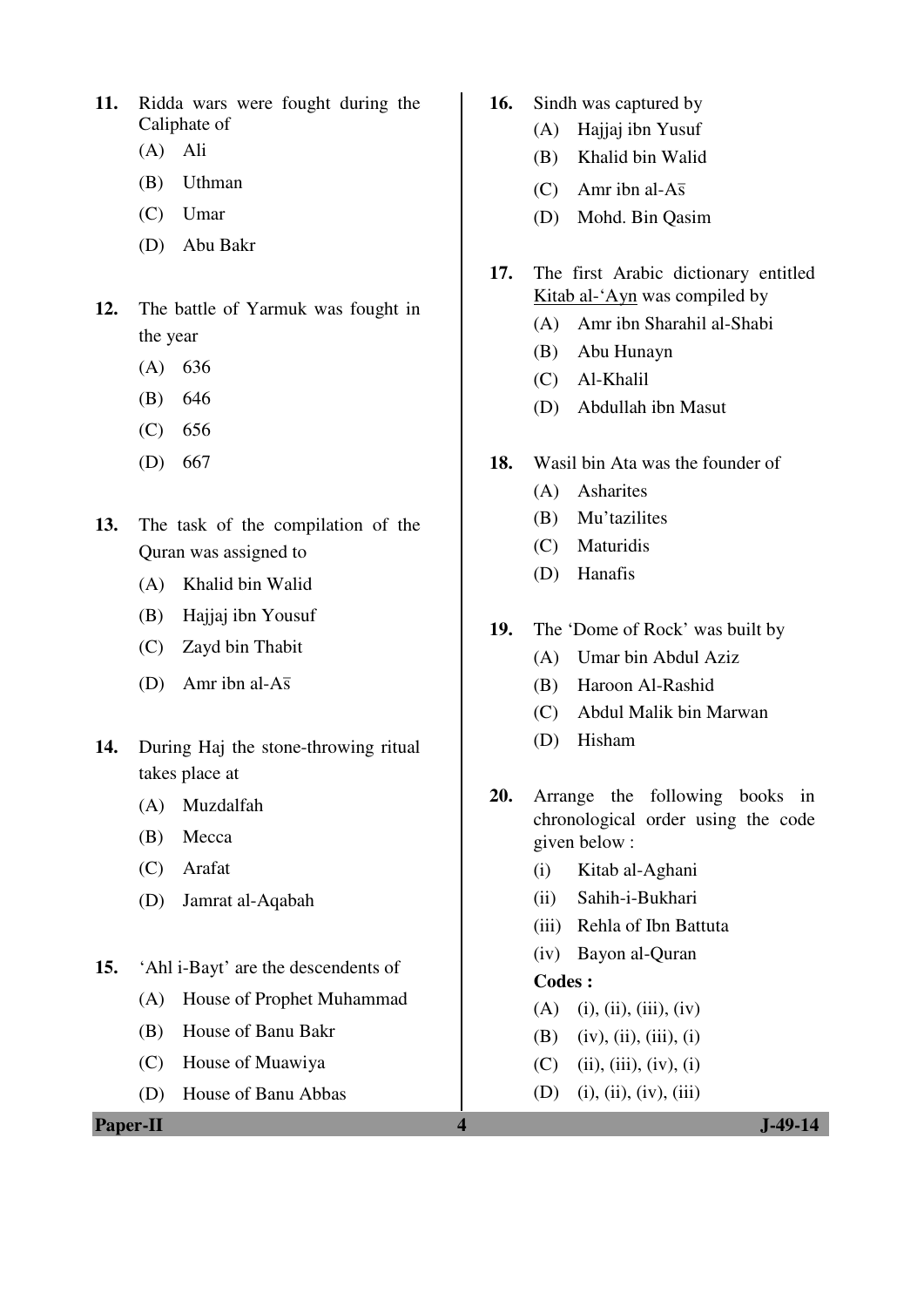- 11. किस ख़लीफ़ा के काल में "रिद्धा युद्ध" लड़े गये ?
	- $(A)$  हज़रत अली र.
	- (B) हज़रत उसमान र.
	- (C) हजरत उमर र.
	- (D) हजरत अबूबकर र.
- 12. 'यरमूक' युद्ध किस वर्ष लड़ा गया ?
	- (A) 636
	- (B) 646
	- (C) 656
	- (D) 667
- 13. कुरान करीम के संकलन का कार्य किसको सौंपा गया $?$ 
	- $(A)$  खालिद बिन वलीद
	- (B) हजाज इब्न यूसुफ
	- (C) ज़ैद बिन साबित
	- (D) अमर इब्न अल आस
- 14. हज के दौरान कंकरियां मारने की क्रिया कहाँ अदा की जाती है ?
	- $(A)$  मुज़दलफ़ा
	- $(B)$  मक्का
	- $(C)$  अराफ़ात
	- (D) जमरात अल अक़बा
- 15. "अहलेबैत" किस से सम्बन्धित थे ?
	- (A) महम्मद स. के घराने से
	- (B) बनू बकर के घराने से
	- (C) मुआविया के घराने से
	- (D) बन् अब्बास के घराने से
- 16. सिंध पर किसके द्वारा विजय प्राप्त की गई ?
	- $(A)$  हजाज इब्न यूस्फ़
	- (B) ख़ालिद बिन वलीद
	- $(C)$  अमर इब्न अल आस
	- (D) मुहम्मद बिन क़ासिम
- 17. प्रथम अरबी शब्द कोष 'किताब अल-ओन' किसके द्वारा संकलित की गई ?
	- $(A)$  अमर इबन शराहिल अल शाबी
	- (B) अबू हुनैन
	- (C) अल ख़लील
	- (D) अबदल्लाह इब्न मसुद
- 18. वासिल बिनअता संस्थापक था :
	- $(A)$  अशरया वर्ग
	- $(B)$  मोतिजिला वर्ग
	- (C) मातुरीदी वर्ग
	- $(D)$  हनफी वर्ग
- 19. "कुब्बतुससख़रा" किसने बनवाया ?
	- $(A)$  उमर बिन अब्दुल अज़ीज़
	- (B) हारून अल रशीद
	- (C) । अब्दुल मलिक बिन मरवान
	- $(D)$  हिशाम
- 20. निम्नलिखित पुस्तकों को क्रमबद्ध कीजिए तथा <u>दिये गये कोड का प्रयोग कीजिये :</u>
	- (i) किताब अल अगानी
	- (ii) सही बुख़ारी
	- (iii) इब्न बतूता की रहला
	- (iv) ब्यान अल-कुरआन

### कोड :

- $(A)$  (i), (ii), (iii), (iv)
- (B) (iv), (ii), (iii), (i)
- $(C)$  (ii), (iii), (iv), (i)
- $(D)$  (i), (ii), (iv), (iii)

 **J-49-14 5 Paper-II**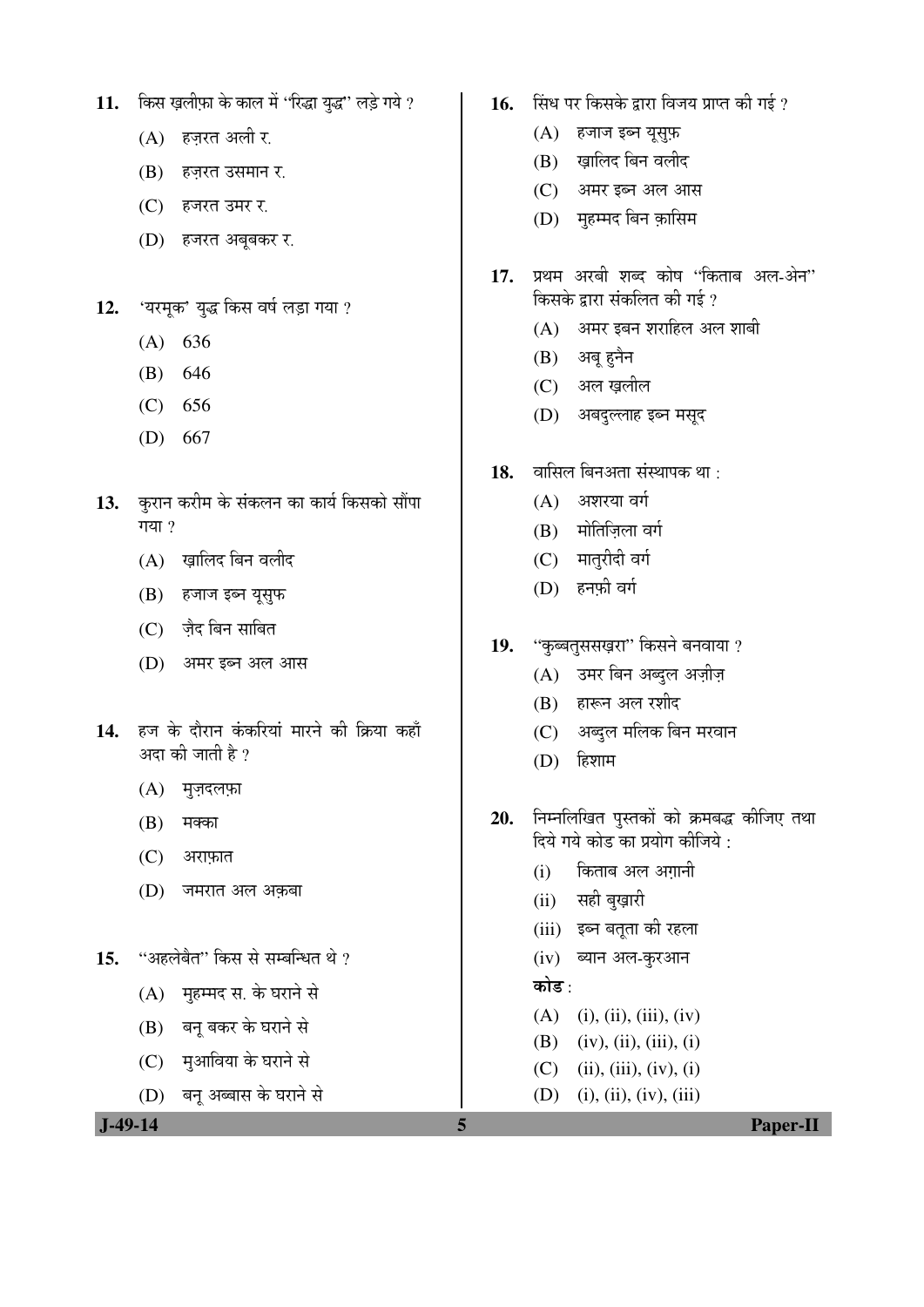- **21.** Arrange the following rulers in order of chronology using the code given below :
	- (i) Mu'awiyah
	- (ii) Abdul Malik bin Marwan
	- (iii) Haroon Al-Rashid
	- (iv) Hādi

## **Codes :**

- $(A)$  (i), (ii), (iii), (iv)
- (B) (iii), (i), (ii), (iv)
- $(C)$  (ii), (i), (iv), (iii)
- (D) (i), (ii), (iv), (iii)
- **22.** The Abbasid Kingdom was established in the year
	- (A) 850
	- (B) 1258
	- (C) 750
	- (D) 950
- **23.** Which one of the following is correctly matched :
	- (A) Ijma Analogy
	- (B) Istihsan Expediency
	- (C) Ijtihad Blind following
	- (D) Sahihain Seven books of Hadith
- **24.** Which one is not correctly matched :
	- (A) Jāmi'ul **Ouran** – Uthman
	- (B) Mowlana Ilyas – Tablighi Jamat
	- (C) Hasan al-Banna – Ikhwanul-Muslimin
	- (D) Wasil bin Ata – Murjites
- **Paper-II 6 J-49-14**
- **25.** The title of 'Al-Shaykh al-rais' was given to
	- (A) Al-Farabi
	- (B) Al-Ghazzali
	- (C) Ibn Sina
	- (D) Ibn Khaldun
- **26.** Tarikh al-Rusul wal-Mulūk, was written by
	- (A) Al-Tabari
	- (B) Al-Razi
	- (C) Ibn Sina
	- (D) Al-Ghazzali
- **27.** The Kitab al-Asrar was written by
	- (A) Ibn Khaldun
	- (B) Al-Farabi
	- (C) Al-Razi
	- (D) Al-Kindi
- **28.** Abul A'la Maududi was the author of
	- (A) Ma'arif al-Quran
	- (B) Tarjuman al-Quran
	- (C) Bayan al-Quran
	- (D) Tafhim al-Quran
- 29. 'Sahifa Sadiqa' was written by
	- (A) Abdullah bin Amr bin al-Ās
	- (B) Imam Malik
	- (C) Imam Bukhari
	- (D) Ashraf Ali Thanwi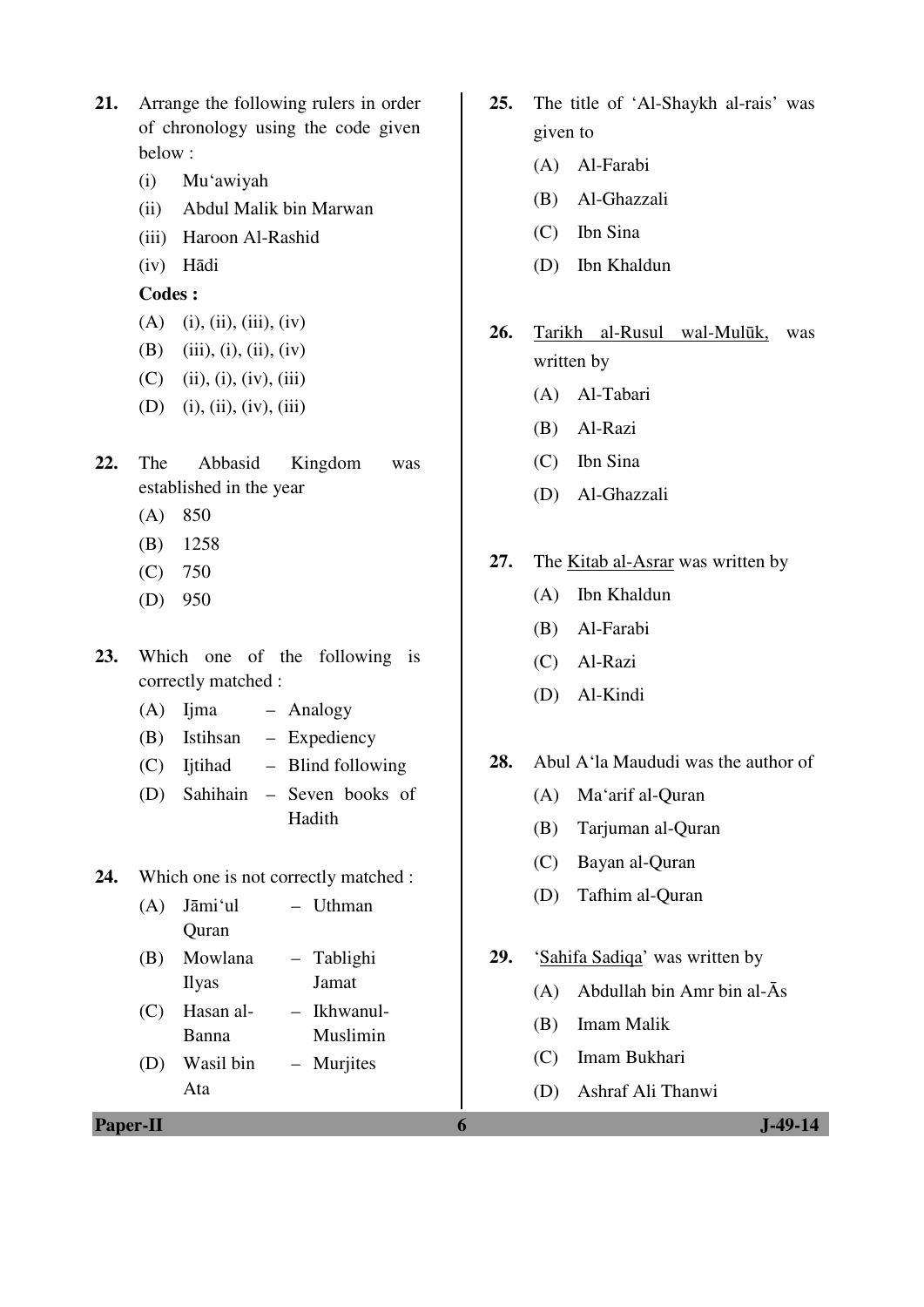| $21.$ निम्नलिखित शासकों को काल अनुसार क्रमबद्ध |
|------------------------------------------------|
| कीजिए तथा दिये गये कोड का प्रयोग कीजिये :      |

- $(i)$  मुआविया
- (ii) अब्दुल मलिक बिन मरवान
- (iii) हारून अल-रशीद
- $(iv)$  हादी

कोड़<sup>.</sup>

- $(A)$  (i), (ii), (iii), (iv)
- (B) (iii), (i), (ii), (iv)
- $(C)$  (ii), (i), (iv), (iii)
- $(D)$  (i), (ii), (iv), (iii)
- 22. अब्बासी शासन किस वर्ष स्थापित हुआ ?
	- (A) 850
	- (B) 1258
	- (C) 750
	- (D) 950
- 23. निम्नलिखित में से कौनसी जोड़ी सही है ?
	- $(A)$  इजमा $-$  कयास
	- $(B)$  इसतेहसान प्राथमिकता
	- (C) इजतिहाद अंधी तक़लीद
	- (D) सहीहैन हदीस की सात पुस्तकें
- 24. निम्नलिखित में से कौन सी जोड़ी सही नहीं है ?
	- $(A)$  जामियुल कुरान ह. उसमान
	- $(B)$  मौलाना इलयास तबलीगी जमाअत
	- (C) हसन अलबन्ना इखवानुल मुसलिमीन
	- (D) वासिल बिन अता मुरजिअह
- 25. "अल-शैख अल रईस" की उपाधी किसको दी गई $\gamma$ 
	- $(A)$  अल-फ़ाराबी
	- $(B)$  अल-गिज़ाली
	- $(C)$  इबन सीना
	- (D) इबन ख़लदून
- 26. "तारीख़ अल रसुल वल मुलूक" के लेखक हैं
	- $(A)$  तबरी
	- $(B)$  राज़ी
	- $(C)$  इबन सीना
	- $(D)$  अल गिज़ाली
- 27. किताबुल असरार किस के द्वारा लिखी गई ?
	- (A) इबन ख़लदून
	- $(B)$  अल-फ़ाराबी
	- (C) अल-राज़ी
	- (D) अल-किन्दी
- 28. अबुल आला मौदुदी द्वारा लिखित पुस्तक का नाम $\hat{\vec{z}}$   $\cdot$ 
	- $(A)$  मआरिफ़ल क़रान
	- (B) तरजुमानुल क़रान
	- (C) ब्यानुल क़रान
	- (D) तफ़हीमुल क़रान
- 29. **"सहीफ़ा सादक़ा" किसके द्वारा लिखी गई** ?
	- (A) अब्दुल्लाह बिन अमर बिन आस
	- $(B)$  इमाम मालिक
	- $(C)$  इमाम बखारी
	- $(D)$  अशरफ अली थानवी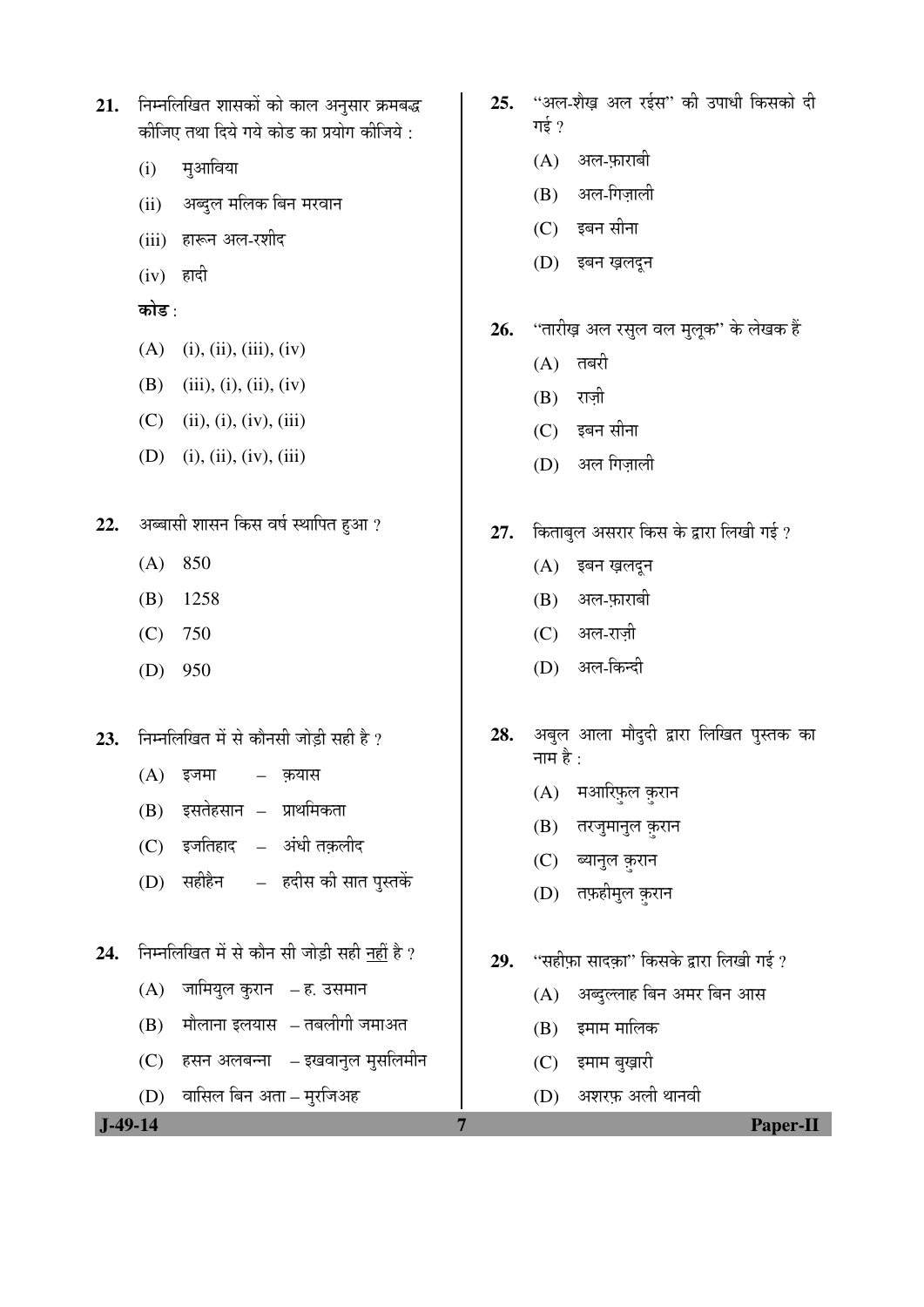**30.** The monumental book of Hadith literature, Muwatta, was written by

- (A) Imam Bukhari
- (B) Imam Muslim
- (C) Imam Shafii
- (D) Imam Malik
- **31.** The science of Hadith criticism was evolved by
	- (A) Mufassirin
	- (B) Muhaddithin
	- (C) Fuqahaa
	- (D) Falasifah
- **32.** The most rigid school of Islamic law is
	- (A) The Hanafi school
	- (B) The Maliki school
	- (C) The Shafii school
	- (D) The Hanbali school
- **33.** Apart from the Quran and Hadith, Qiyas and Istihsan were extensively used in legislation by
	- (A) Abu Hanifah
	- (B) Malik ibn Anas
	- (C) Al-Shafi'i
	- (D) Ahmed ibn Hanbal
- **34.** The founder of a juristic school is known as
	- (A) Mujtahid fi Muntasib
	- (B) Mujtahid fi-Mazhab
	- (C) Mujtahid fi-Shar'
	- (D) Mujtahid fi-Masāil

**Paper-II 8 J-49-14**

- **35.** Hidaya was written by
	- (A) Abu Yusuf
	- (B) Habib al-Kufi
	- (C) Imam Shafi'i
	- (D) Burham al-Din al-Marghinani
- **36.** The author of Kitab al-Khiraj was
	- (A) Abu Yusuf
	- (B) Imam Shaibani
	- (C) Al-Tahawi
	- (D) Al-Khaduri
- **37.** The Idrisids were
	- (A) Maliki
	- (B) Sunnite
	- (C) Shi'ite
	- (D) Hanafi
- **38.** The capital of Ikhshidids was
	- (A) Kufa
	- (B) Al-Mawsil
	- (C) Baghdad
	- (D) Damascus
- **39.** The founder of the Safarid kingdom of Persia was
	- (A) Nasiruddin Shah
	- (B) Bayazid
	- (C) Shah Abbas
	- (D) Shah Ismail
- **40.** Al-Biruni was a contemporary of
	- (A) Mahmood Ghaznawi
	- (B) Mohd bin Tughlaq
	- (C) Babur
	- (D) Humayun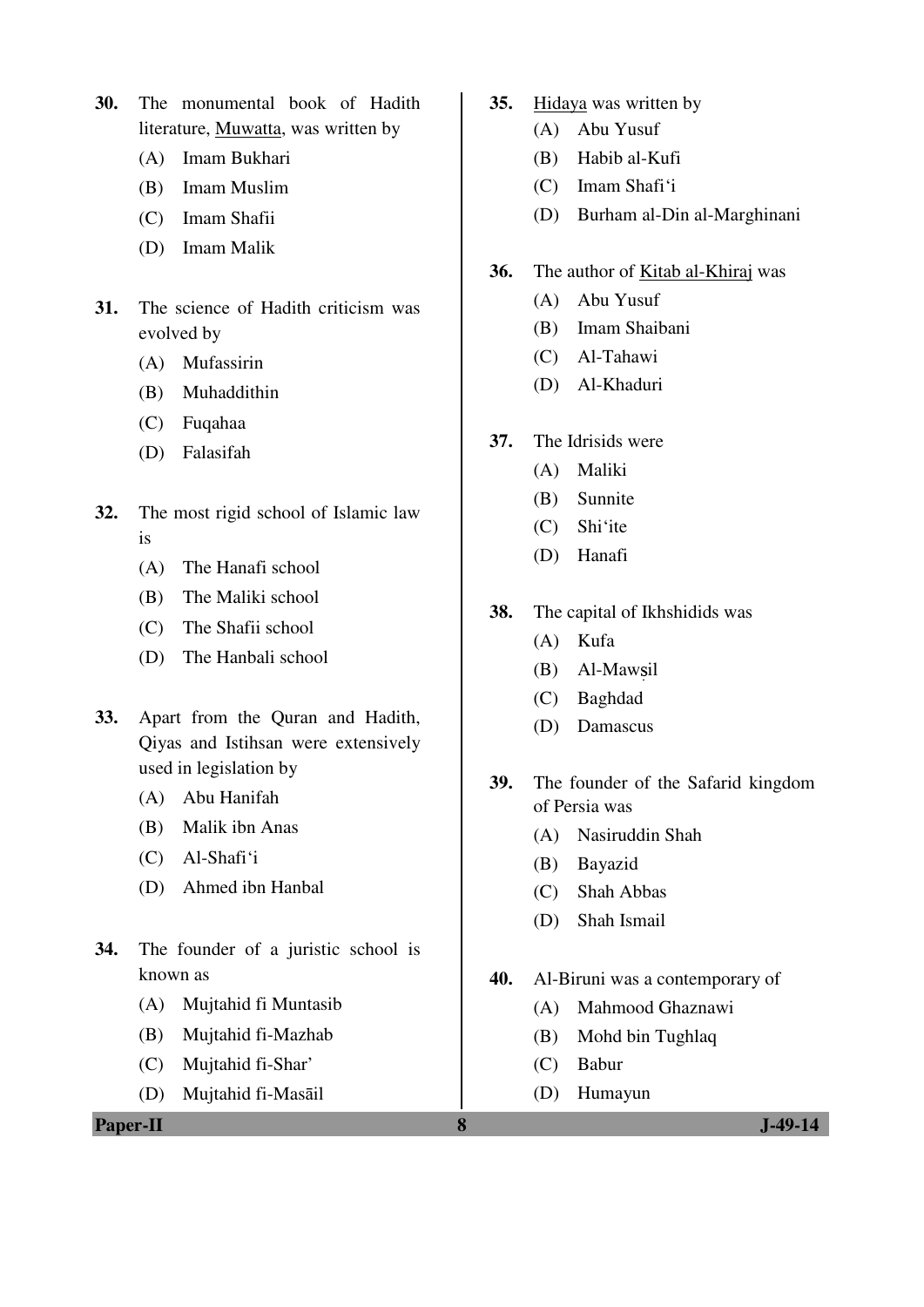- 30. हदीस की महान पुस्तक "मुअत्ता" के लेखक हैं :
	- $(A)$  इमाम बुख़ारी
	- $(B)$  इमाम मुस्लिम
	- $(C)$  इमाम शाफ़ई
	- (D) इमाम मालिक
- 31. हदीस की सत्यता को परखने का ज्ञान किसके द्वारा आरम्भ हुआ ?
	- $(A)$  मुफ़सीसरों
	- (B) मुहददिसों
	- $(C)$  फ़कीह
	- (D) फ़लसफ़ीयों
- 32. फिकही मजाहिब में सबसे सखत मजहब कौन सा है $?$ 
	- $(A)$  हनफ़ी
	- $(B)$  मालकी
	- $(C)$  शाफ़ई
	- (D) हंबली
- 33. फ़िकह में क़रान और हदीस के अतिरिक्त कियास तथा इसतेहसान का सबसे अधिक प्रयोग किसने किया ?
	- $(A)$  इमाम अबू हनीफ़ा
	- (B) इमाम मालिक
	- $(C)$  इमाम शाफ़ई
	- (D) इमाम अहमद इब्न हंबल
- 34. *फिकह स्कूल का संस्थापक क्या कहलाता है* ?
	- $(A)$  मुजतहिद फ़ी मुन्तसिब
	- $(B)$  मुजतहिद फ़ी मज़हब
	- $(C)$  मुजतहिद फ़ी शरआ
	- (D) मुजतहिद फ़ी मसाइल
- **35.** 'हिदाया' के लेखक हैं :
	- $(A)$  अब युसुफ़
	- $(B)$  हबीब अलकूफ़ी
	- $(C)$  इमाम शाफ़ई
	- (D) बुरहानुद्दीन अल-मिरग़िनानी
- **36.** 'किताब अल खिराज' के लेखक हैं :
	- (A) अबू यूसुफ
	- $(B)$  इमाम शैबानी
	- (C) अलतहावी
	- (D) अलख़दूरी
- 37. इदरीसी थे :
	- $(A)$  मालिकी
	- $(B)$  सून्नी
	- $(C)$  शिया
	- $(D)$  हनफी
- 38. इखशीदी शासन का केन्द्र था :
	- $(A)$  कूफ़ा
	- $(B)$  मोसिल
	- $(C)$  बग़दाद
	- (D) दमिश्क
- 39. सफवी शासन का संस्थापक कौन था ?
	- $(A)$  नसीरुद्दीन शाह
	- $(B)$  बायज़ीद
	- $(C)$  शाह अब्बास
	- $(D)$  शाह इसमाईल
- 40. अलबेरूनी किस शासक के काल में था ?
	- $(A)$  मेहमूद ग़ज़नवी
	- (B) मुहम्मद बिन तुगलक़
	- $(C)$  बाबर
	- $(D)$  हमायूँ

 **J-49-14** Paper-II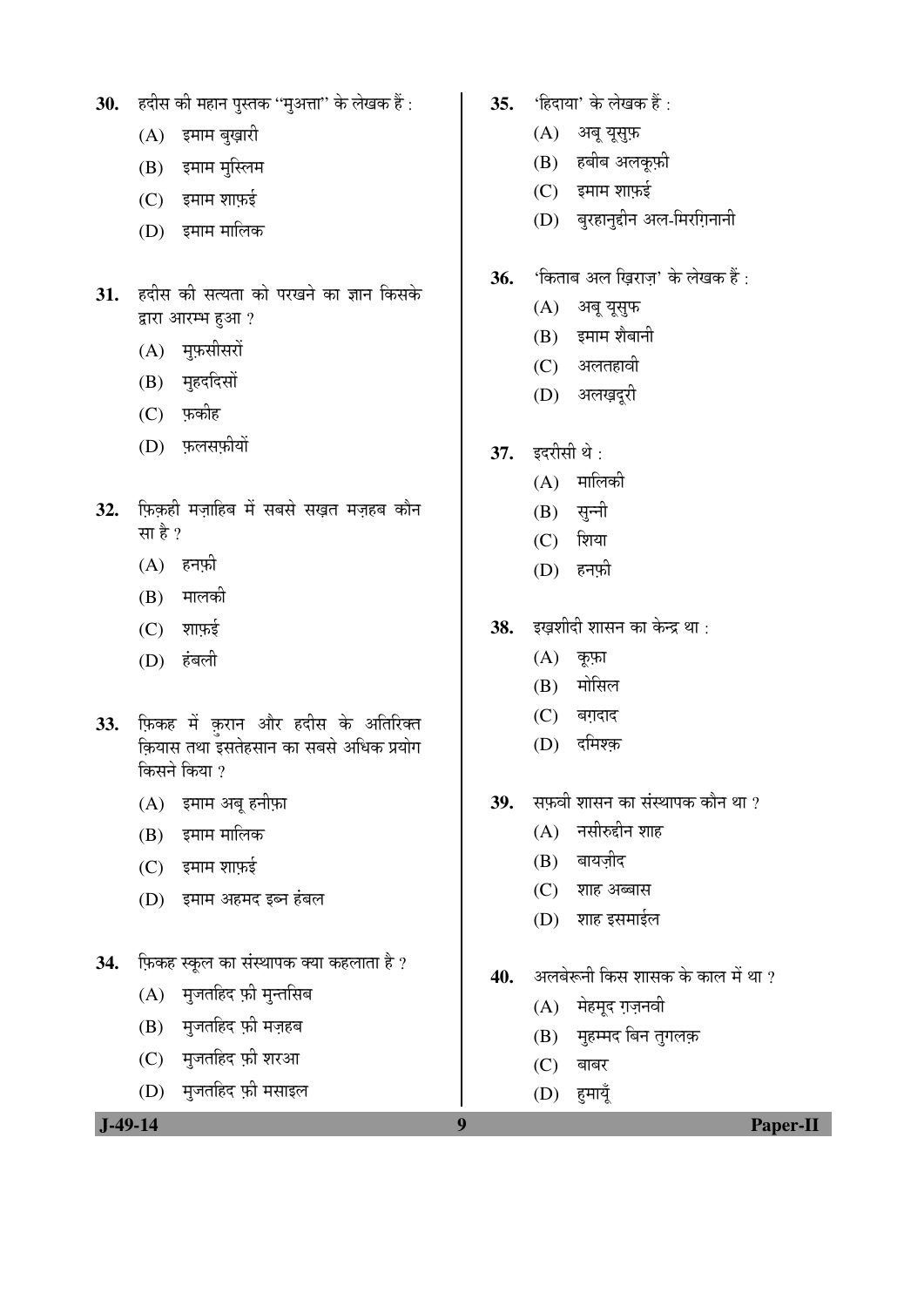- **41.** Ismaili propaganda was skilfully organised by
	- (A) The Mamluks
	- (B) The Buwahids
	- (C) The Ghaznavids
	- (D) The Fatimids
- **42.** The real founder of the Mumluk power was
	- (A) Shajar al-Dur
	- (B) Baybars
	- (C) Qalawun
	- (D) Qait Bay
- **43.** Which of the following pairs is correctly matched ?
	- (A) Ithna Ashari Believe in 12 Imams
	- (B) Ismails Believe in 5 Imams
	- (C) Zaydis Believe in 7 Imams (D) Babis – Believe in 15

Imams

- **44.** Which of the following pairs is not correctly matched ?
	- (A) Iranian revolution of 1979 – Ayatullah Khomeini
	- (B) Mulla Sadra Iran
	- (C) Ali Shariati Iran
	- (D) Al-Ghazzali Andalus
- **45.** The Umayyad amirate in Spain was established by
	- (A) Abd al-Rahman-I
	- (B) Abdullah
	- (C) Hisham-I
	- (D) Abd al-Rahman-II

**46.** Tarikh Iftitāh al-Andalus, was written by

- (A) Ibn Khaldun
- (B) Ibn-Qūtiyah
- (C) Al-Ghazzali
- (D) Al-Farabi
- **47.** The 'Janisari' army was established by
	- (A) Sulaiman the Magnificent
	- (B) Bayazid-I
	- (C) Salim-I
	- (D) Murad-I
- **48.** The Bektashi derveshes of the Ottoman dynasty belonged to
	- (A) Orthodox mystic order
	- (B) Unorthodox mystic order
	- (C) Traditional values
	- (D) Modern values
- **49.** The theory of Irtifaqat was propounded by
	- (A) Jamaluddin Afghani
	- (B) Hasan al-Banna
	- (C) Ibn Taymiyah
	- (D) Shah Waliullah
- **50.** Mohd. Abduh was the rector of
	- (A) Madarsa-i-Nizamia
	- (B) Jamia Azhar
	- (C) Dar al-Hikma
	- (D) Madrasah of Qait-Bay

**Paper-II** J-49-14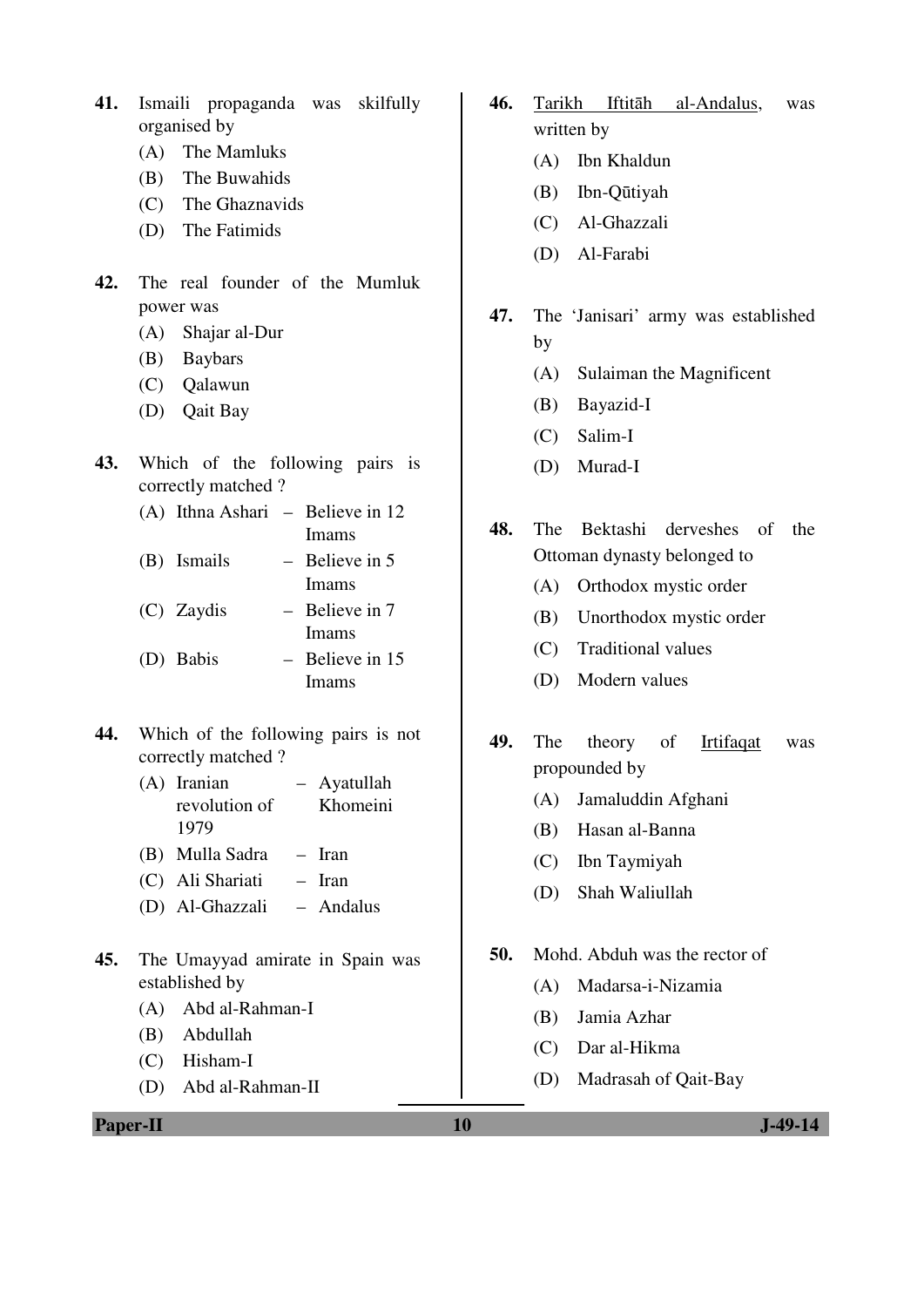- 41. ERHIE OI REE EN ORT EN ART EN BRAJ AT किया ?
	- $(A)$  ममलूक
	- $(B)$  बुवाहिद
	- $(C)$  गजनवी
	- $(D)$  फातिमी
- 42. ममलूक शासन का वास्तविक संस्थापक कौन था $?$ 
	- $(A)$  शजर अलदुर
	- (B) बेबरस
	- (C) क़लाऊन
	- (D) कैअतबे
- 43. FEH लिखित में से कौन सी जोडी सही है ?
	- $(A)$   $\bar{z}$ सना अशरी बारा इमामो को मानने वाले
	- $(B)$  इस्माईली पाँच इमामो को मानने वाले
	- $(C)$  जैदी  $\overline{C}$  सात इमामो को मानने वाले
	- $(D)$  बाबी पन्द्रह इमामो को मानने वाले
- 44. निम्नलिखित में से कौनसी जोड़ी सही <u>नहीं</u> है ?
	- $(A)$  1979 ईरान की क्रान्ति – आयतुल्लाह ख़मैनी
	- (B) मुल्ला सदरा ईरान
	- (C) अली शरयती ईरान
	- (D) अल गिज़ाली अनदलुस
- 45. स्पेन में उमय्या वंश के शासन की स्थापना किसने की  $\overline{v}$ 
	- $(A)$  अब्दुररहमान प्रथम
	- (B) अब्दुल्लाह
	- $(C)$  हिशाम प्रथम
	- (D) अब्दुररहमान द्वितीय
- 46. "तारीख इफ़तेताह अल अन्दल्*स*" के लेखक हैं:
	- (A) इब्न ख़लदून
	- $(B)$  इब्न क़ृतियह
	- $(C)$  अल-गिजाली
	- (D) अल-फ़ाराबी
- 47. "जानिसारी" सेना की स्थापना किसने की ?
	- $(A)$  सुलेमान महान
	- $(B)$  बायज़ीद प्रथम
	- (C) सलीम प्रथम
	- (D) मुराद प्रथम
- 48. उसमानी काल के बिखताशी दरवैशों का सम्बन्ध था $\cdot$ 
	- (A) बाशरआ सूफ़ी सिलसिले से
	- (B) बेशरआ सफ़ी सिलसिले से
	- (C) रिवायती अक़दार से
	- (D) आधुनिक अक़दार से
- 49. "इरतेफ़ाक़ात" का दृष्टिकोण किसने दिया ?
	- $(A)$  जमालुद्दीन अफ़गानी
	- (B) हसन अल-बन्ना
	- (C) इब्न तैमिया
	- (D) शाह बलीउल्लाह
- 50. **मुहम्मद अब्दुह कहाँ के रेक्टर (उपकुलपति)** थे ?
	- $(A)$  मदरसे निजामिया
	- $(B)$  जामिया अजहर
	- (C) दारऊल हिकमा
	- (D) कैतबे का मदरसा

 **J-49-14 11 Paper-II**